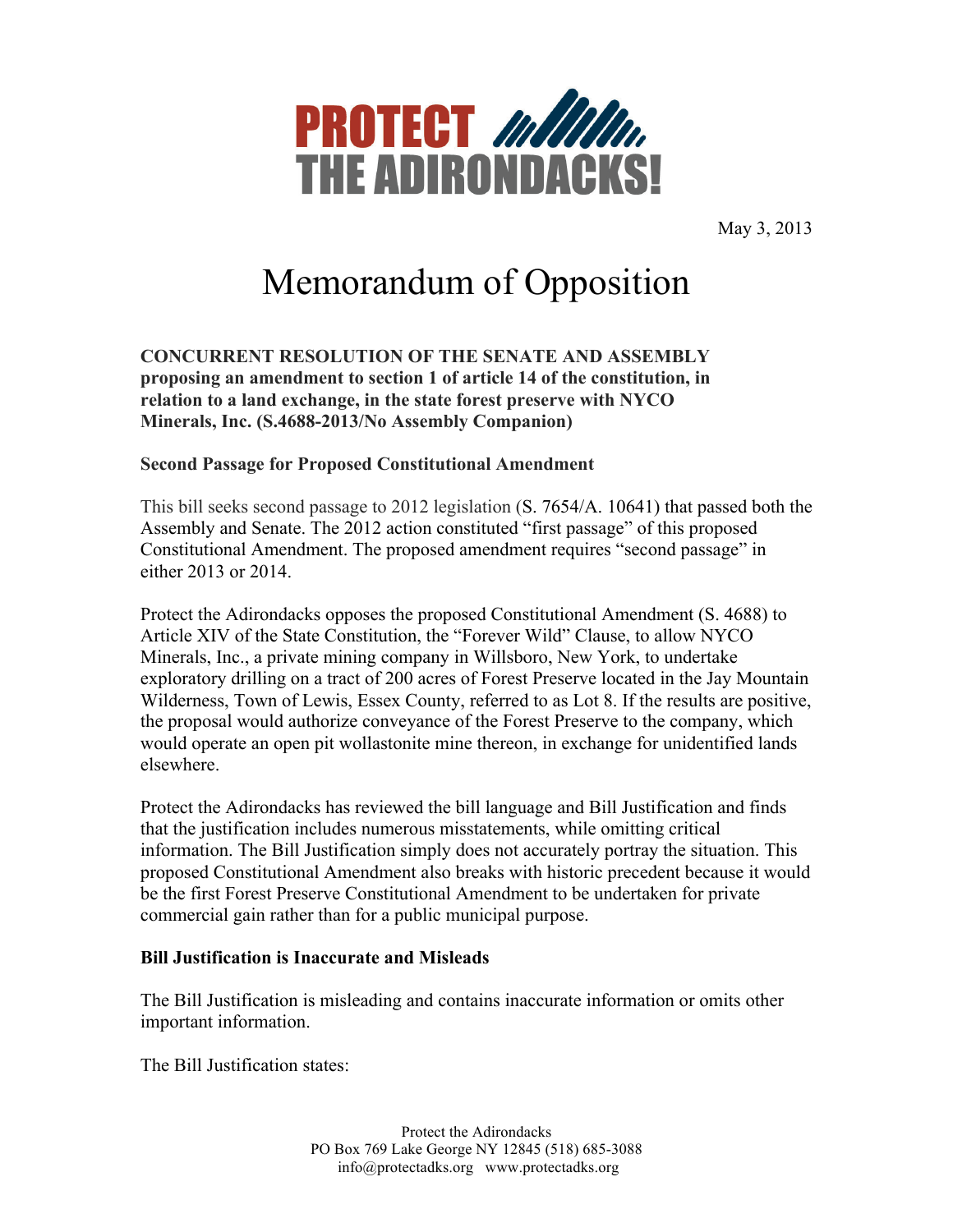*The Lewis mine produces 60,000 tons of wollastonite annually - a little more than 8% of the annual worldwide production. However, NYCO's mine is approaching the end of its pit life because the wollastonite vein extends onto adjacent Forest Preserve land.*

This statement is misleading. In fact, NYCO manages two mines in Lewis, not one. One mine is located on Seventy Mountain, which is referred to as the Lewis Mine, and delivers enough ore to its processing plant in Willsboro New York to produce significantly more than the 60,000 tons of finished product stated above.

The first paragraph also states "However, NYCO's mine is approaching the end of its pit life because the wollastonite vein extends onto adjacent Forest Preserve land." Again, there is no mention that NYCO has second fully developed mine, known as the Oakhill mine, less than two miles from the Lewis mine. NYCO sought and received numerous state permits and built the Oakhill mine because of the declining reserves at the Lewis mine; see pictures attached.

The Bill Justification also states:

*NYCO mines wollastonite on a 260-acre tract in the Town of Lewis, Essex County, with processing facilities in Willsboro, Essex County. It has 95 full time employees and has an annual payroll of \$4,600,000. It has 63 vendors within a 100 mile radius and spends \$2,300,000 locally per year. It pays \$260,000 in local taxes.* 

This statement is misleading. First, as of January 2013 (Adirondack Park Agency permit 99-9II), NYCO's Lewis mine was an 89.9-acre open pit mine area (54 acres developed) on a 260-acre tract. The Oakhill mine, less than 2 miles away, was originally permitted as a 31-acre open pit mine site on a 455-acre tract. The mine site has been expanded since 2002 and is now over 50 acres in size.

NYCO owns and manages two mines with over 700 acres in the Town of Lewis.

The Bill Justification also states:

*Indirect economic benefits to the area are considerable. Thus, the closure of the Lewis mine would have devastating effects on the local economy. Ninetyfive full time jobs and significant tax revenue would be lost in one of the more economically depressed area of the State.*

This statement is also misleading. NYCO isn't going anywhere. It has made a considerable investment in its Willsboro processing plant and it owns two open mines and over 700 acres in Lewis. In 2006, NYCO submitted to the Adirondack Park Agency (APA) *NYCO Minerals Inc., 25-Year Plan-Lewis and Oakhill Mines*, which detailed a seamless transition from the Lewis mine to the Oakhill mine and continuous operations until beyond 2030.

Any statement in this bill that NYCO will leave the state if this Constitutional Amendment is unsuccessful is simply false. NYCO's future is not contingent on this proposed Constitutional Amendment. Its 25-year plan submitted to the APA detailed its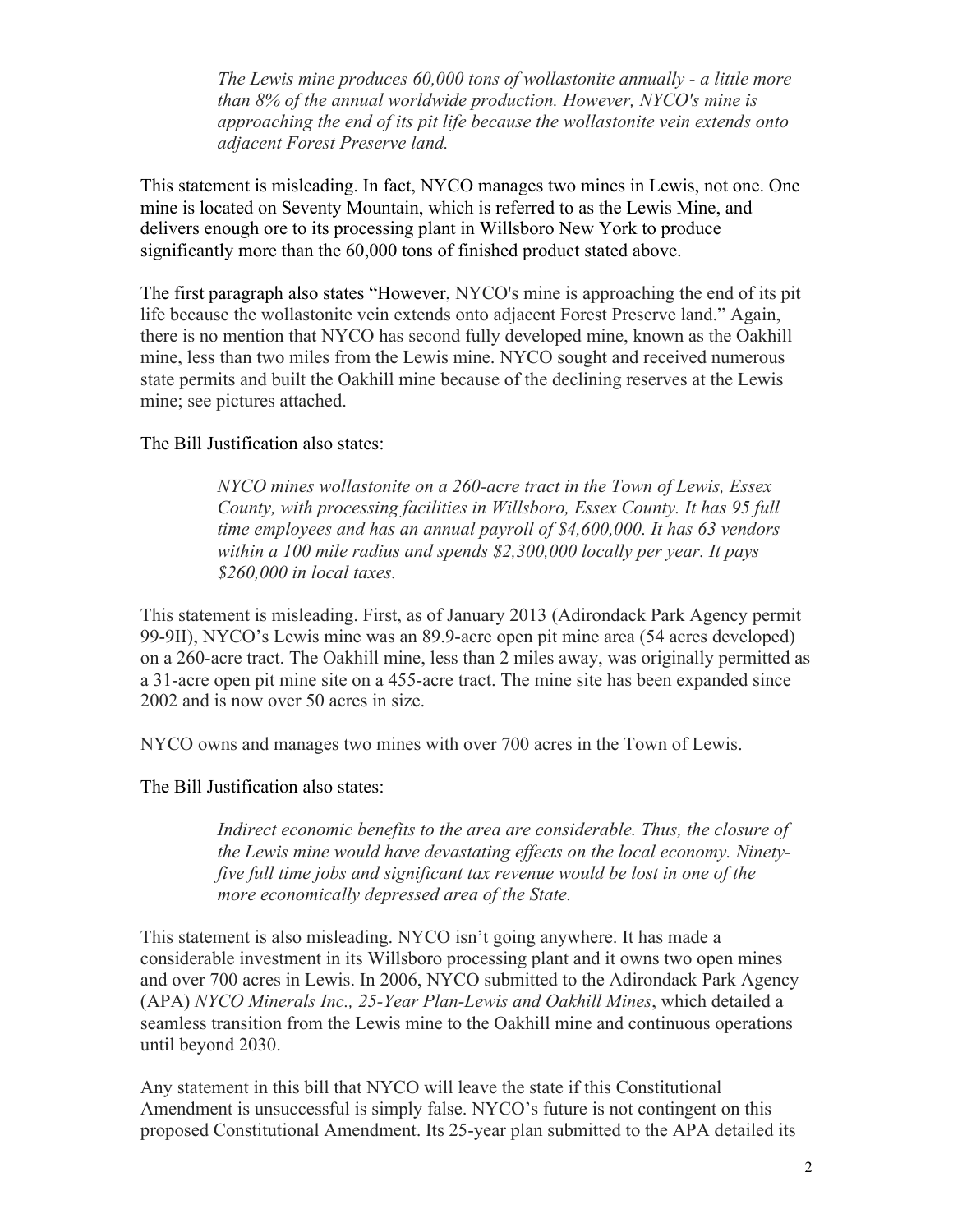plans to transition from the Lewis mine to the Oakhill mine.

Note that a recent APA Permit (96-76FR2) issued to NYCO in 2009, stated that 180,000 tons of aggregate overburden is removed from the Oakhill mine site annually by a longterm subcontractor, which makes 91 truck trips per day to haul this material. NYCO is, in effect, using its second mine as a large gravel pit selling 180,000 tons of overburden bedrock each year.

The APA awarded NYCO a permit for the second mine – the Oakhill mine – in the late 1990s because NYCO stated at that time that reserves in the Lewis mine were running short. At the time NYCO sought a permit for its second mine at the Oakhill, NYCO was emphatic that it would not operate two mines simultaneously.

NYCO has received a string of permit amendments and new permits for the Oakhill mine to build a new access road, increase the amount of aggregate its subcontractor removes, conduct late season mining activities, build wetlands, and an assortment of other mine related activities. NYCO has made a major investment in building and readying the Oakhill mine for wollastonite extraction. The Oakhill mine is a fully functioning mine. NYCO has been planning for years to transition wollastonite mining activities to Oak Hill.

The Bill Justification also states:

*NYCO's main competition comes from China, India, Finland, and elsewhere in the United States. In order to remain competitive, NYCO must mine as efficiently as possible and ensure customers of long-term reserves. However, recovery from the Lewis mine is now low, as NYCO approaches the end of pit life.* 

This statement is not accurate. NYCO's 2006 25-year plan states that the percentage of wollastonite in the Oakhill mine is higher than the Lewis mine (see pages from the 25 year report 3-3 and 3-4 with comparative charts for wollastonite percentages attached). It is simply not an accurate statement that NYCO will suffer in efficiency if it has to transition, as it has long planned to do, from the Lewis mine to the Oakhill mine.

The Bill Justification is riddled with inaccurate and misleading statements that are contradicted based on NYCO's 25-year long-term plan and the dozens of APA permits that have been issued for NYCO's mining operations at its two mine sites in the Town of Lewis.

# **This Constitutional Amendment Sets a Terrible Precedent of Exchanging Public Lands for Private Commercial Gain**

This proposal sets a poor precedent for making the Forest Preserve available for private commercial gain and should be rejected for the following reasons.

1. The proposal is totally contrary to "Forever Wild," the only Article of the Constitution adopted unanimously by the Delegates to the Constitutional Convention of 1894, the first 54 words of which remain unchanged to this day.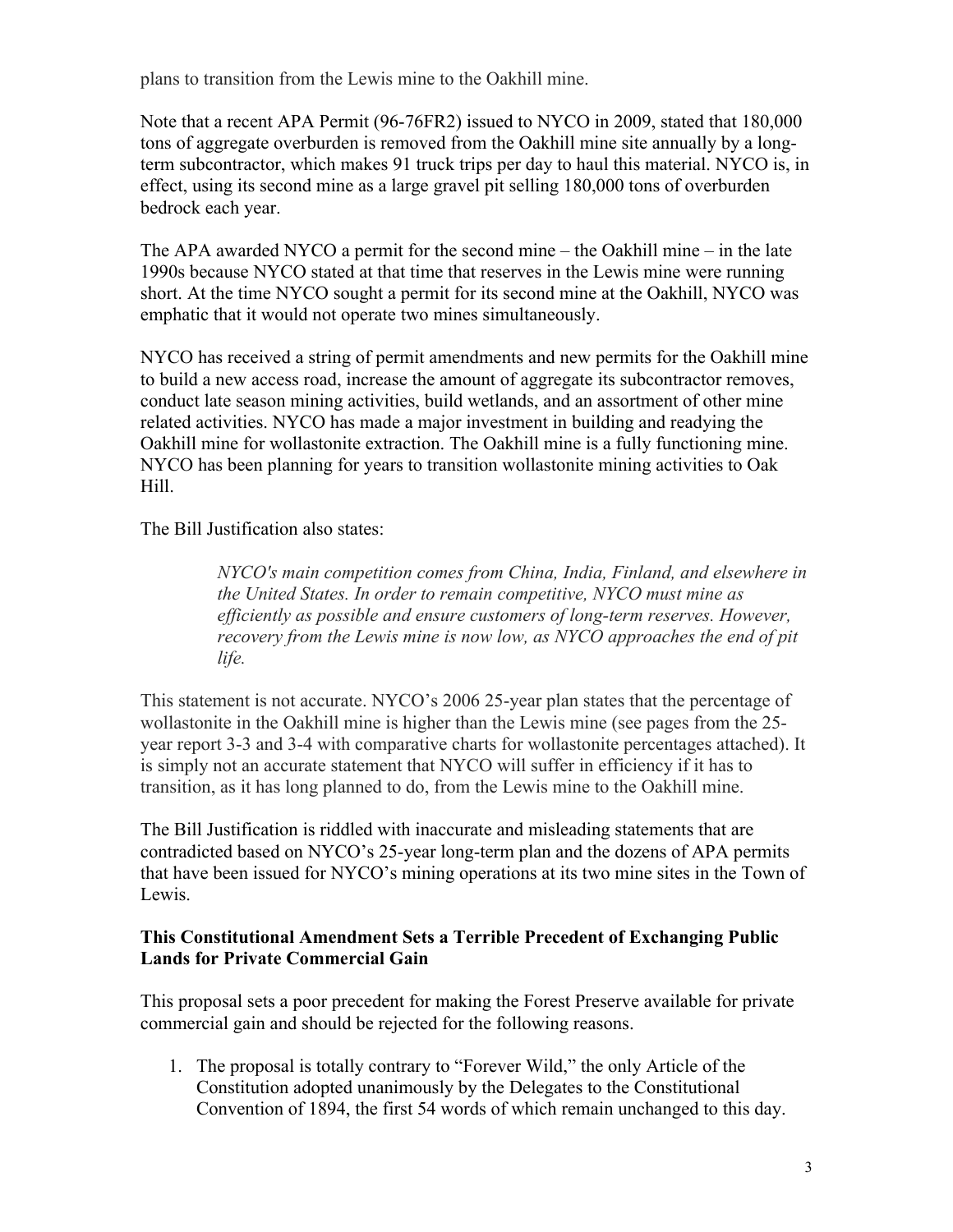- 2. The proposal is totally contrary to the consistent theme of the few amendments enacted since: each was limited in scope; each was in furtherance of a public, not a private purpose (expansion of a town cemetery, expansion of a public airport, needed improvements for a public water supply, minimization of public utility routes and impacts, among others), and each resulted in a net benefit to the Forest Preserve.
- 3. NYCO has long planned to transition from its current Lewis mine, which borders the Forest Preserve. NYCO has better options other than utilizing the Forest Preserve. NYCO has \$100 million worth of state-of-the-art processing equipment at its current plant in Willsboro. In the late 1990s, NYCO sought and received a permit for a new open pit mine at a location near its existing mine in the Town of Lewis from the Adirondack Park Agency and Department of Environmental Conservation. At the time of the hearing, NYCO believed it had less than five years of material left to mine and needed a new site to justify major plant upgrades. It received all necessary permits. NYCO has prepared the new site on Oakhill for mining wollastonite. NYCO has also entered into a long-term contract to supply aggregate from overburden bedrock on this site, which has helped to remove overburden. NYCO has a clear alternative other than using the Forest Preserve.
- 4. NYCO estimates that Oak Hill would yield ore for at least 16-21 years. NYCO also own 455 acres around the Oak Hill mine, which contains wollastonite reserves, far beyond the current mine pit of 54 acres.

## **Continuation of Lewis Mine allows NYCO to Delay Closing and Restoration Costs**

As long as NYCO keeps its Lewis mine open it does not have to reclaim and reforest the site as is required under various state and federal laws/permits. Such a delay is a large short-term cost-savings for the company.

# **Lewis Mine is a Burden on Neighboring Residential Landowners near Mine and Along the Truck Haul Route; Oakhill Mine is Designed to Alleviate Negative Impacts on Residential Landowners**

In the late 1990s, the APA conducted a full adjudicatory public hearing where dozens or neighboring property owners intervened. The Lewis mine exists in close proximity to a number of private residences. The Oakhill mine is further removed so blasting and mine operations will not be as disruptive.

Moreover, the road access to the Lewis mine involves a long, steep, narrow road populated with residential properties. The Oakhill mine has an extensive private road that accesses a major state road. The Oakhill mine is much safer and much less of a burden or residential properties near the Lewis mine or along the truck haul route.

# **Conclusion**

This Constitutional Amendment is predicated on misleading and omitted information. This is not the way to evaluate important matters dealing with the public "Forever Wild" Forest Preserve.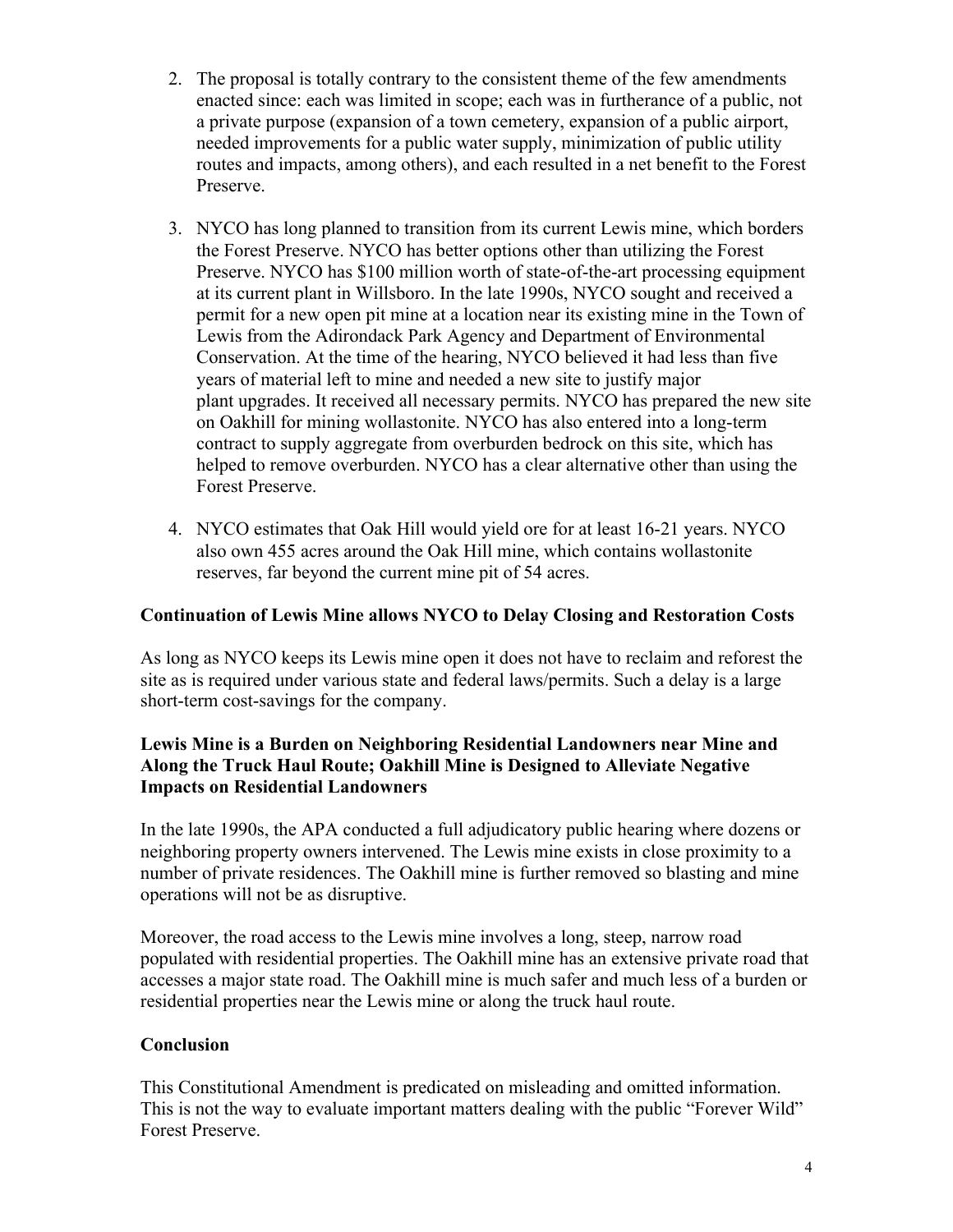The Forest Preserve was born out of decades of exploitation of the North Woods by private interests. It was made part of the very covenant between government and governed to protect it from despoliation in disregard of future generations. The "Forever Wild" Constitutional protections should not be amended now to fulfill the commercial interests of a mining company.

Protect the Adirondacks is a private grassroots environmental organization dedicated to the protection of the Adirondack Park.

For more information: Peter Bauer, Executive Director (518) 685-3088.

##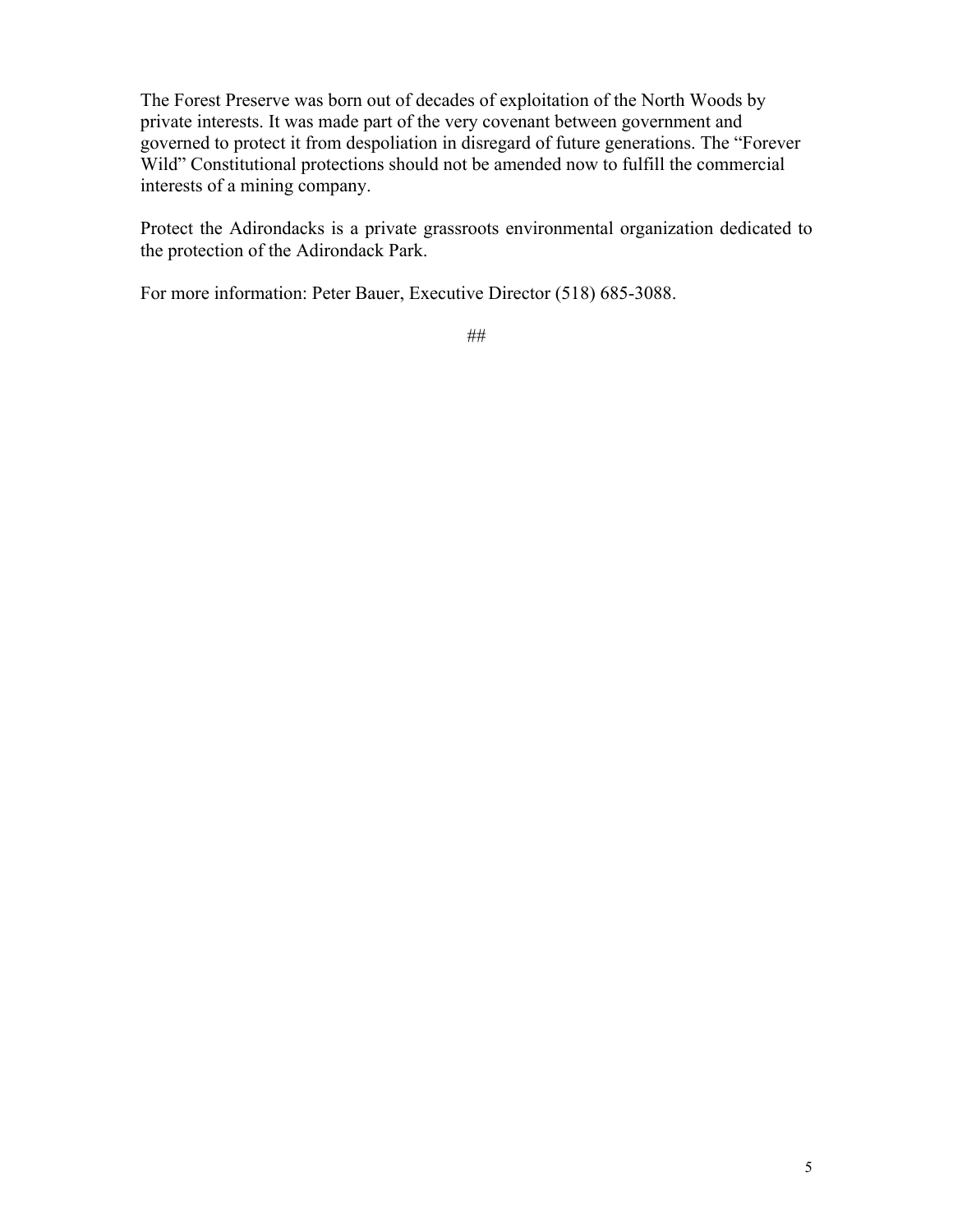

NYCO Minerals operates two open pit mines in the Town of Lewis, Essex County. S.4688-2013 never declares that there are two mines. This Constitutional Amendment is predicated on the need by NYCO to preserve its mining operations by utilizing the public Forest Preserve. Bill supporters never reveal that NYCO has been managing two mines in Lewis for more than 10 years and has made provisions for closing the Lewis mine and mining solely at Oak Hill as part of its long-term 25-year plan.

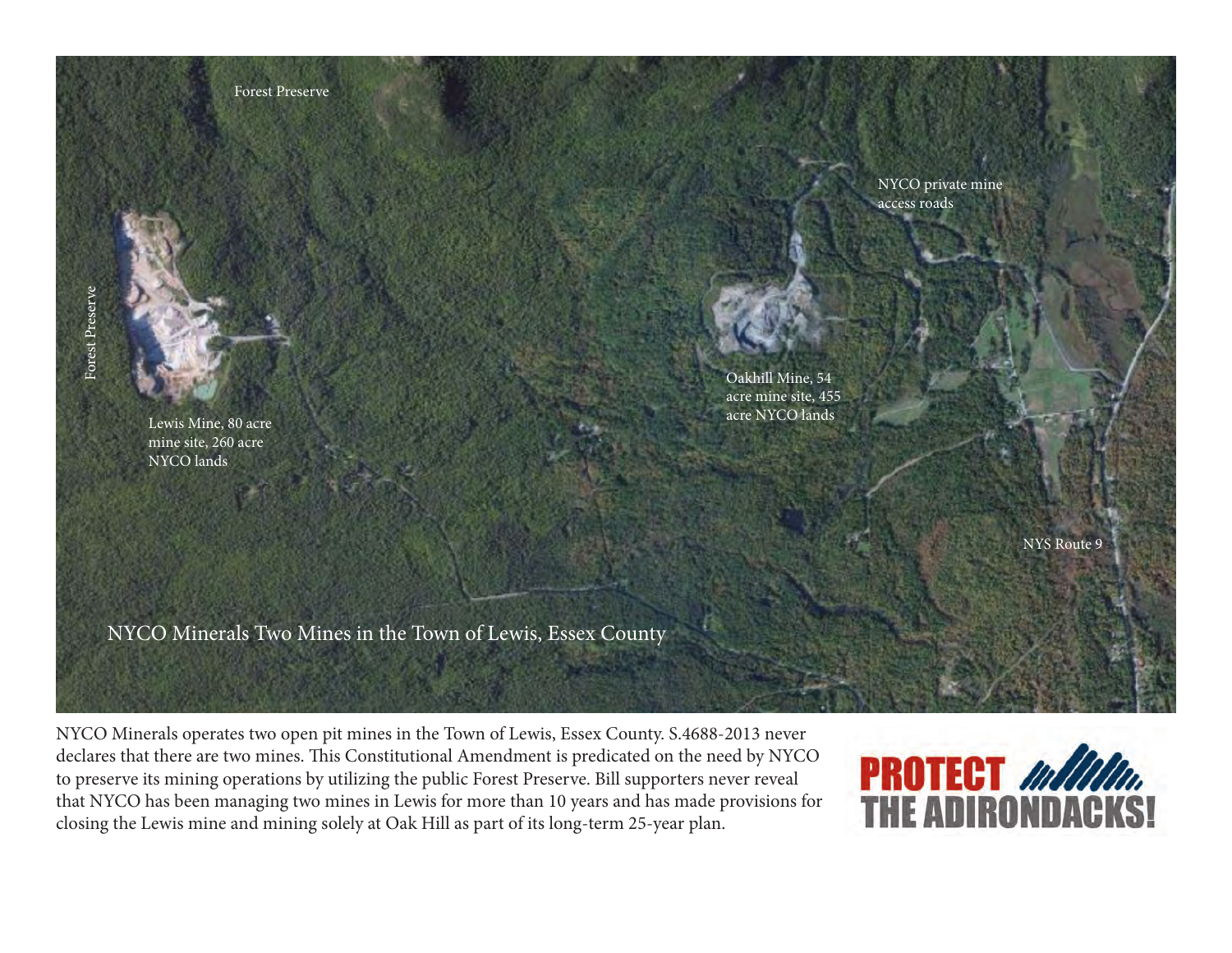

 $\mathbf{a}$ 

# NYCO Minerals, Inc. 25 Year Mine Plan - Lewis and Oakhill Mines 2006 Report

Prepared for: NYCO Minerals, Inc. By: AMEC Americas Ltd. Effective Date: Sep. 7, 2006 Project No.: 152441

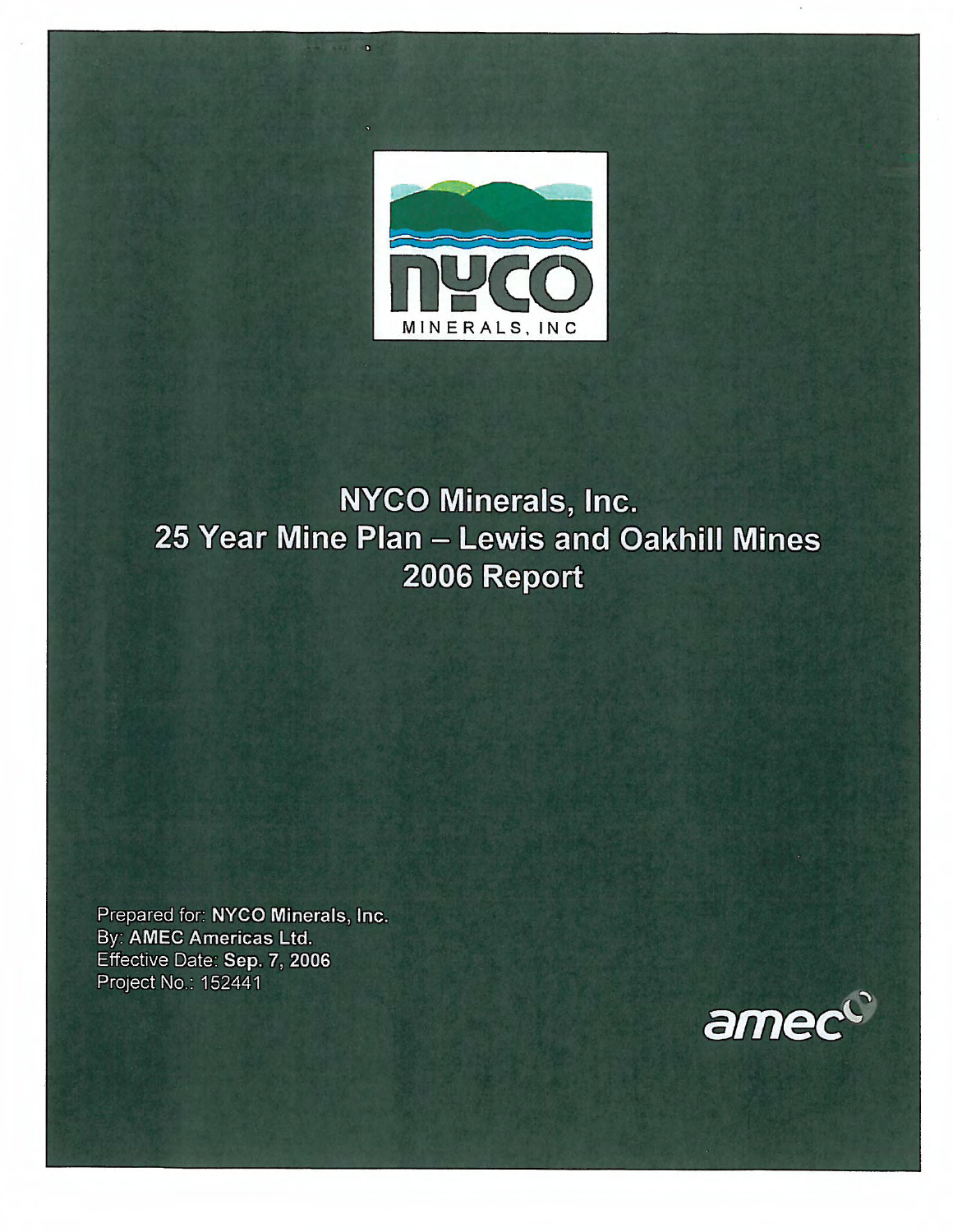

### $3.4$ **Production Schedules**

### $3,4.1$ **Lewis Mine**

A summary of the production schedule for the life of the Lewis Mine is as follows:

| Year  | <b>Total Waste</b> | Ore to Plant | <b>Product</b> | <b>Delivered</b> | Woll. | Total     |
|-------|--------------------|--------------|----------------|------------------|-------|-----------|
|       | (tons)             | (tons)       | (tons)         | S/R              | (%)   | (tons)    |
| 2006  | 518,587            | 177,726      | 81.158         | 2.92             | 49.3  | 696,313   |
| 2007  | 504,821            | 185.063      | 73,541         | 2.73             | 50.9  | 689.884   |
| 2008  | 464,069            | 184.710      | 72.037         | 2.51             | 51.5  | 648,779   |
| 2009  | 462,408            | 180,569      | 70,422         | 2.56             | 50.8  | 642,978   |
| 2010  | 487,613            | 184.424      | 71,925         | 2.64             | 50.1  | 672,037   |
| 2011  | 444,908            | 182,505      | 71,177         | 2.44             | 50.6  | 627,414   |
| 2012  | 217,990            | 179,292      | 69.924         | 1.22             | 49.9  | 397,281   |
| 2013  | 69.914             | 181,004      | 70.591         | 0.39             | 50.9  | 250,917   |
| 2014  | 41,875             | 156,128      | 60,890         | 0.27             | 51.5  | 198,002   |
| 2015  | 35,664             | 109,518      | 42,712         | 0.33             | 50.7  | 145,183   |
| Total | 3,247,850          | 1,720,937    | 684,376        | 1.89             | 50.6  | 4,968,787 |

## Table 3-1: Lewis Mine Production Schedule

A plan showing the year end contours for the Lewis Mine can be seen in Figure 152441-LEW-170-0006 in the Appendix.